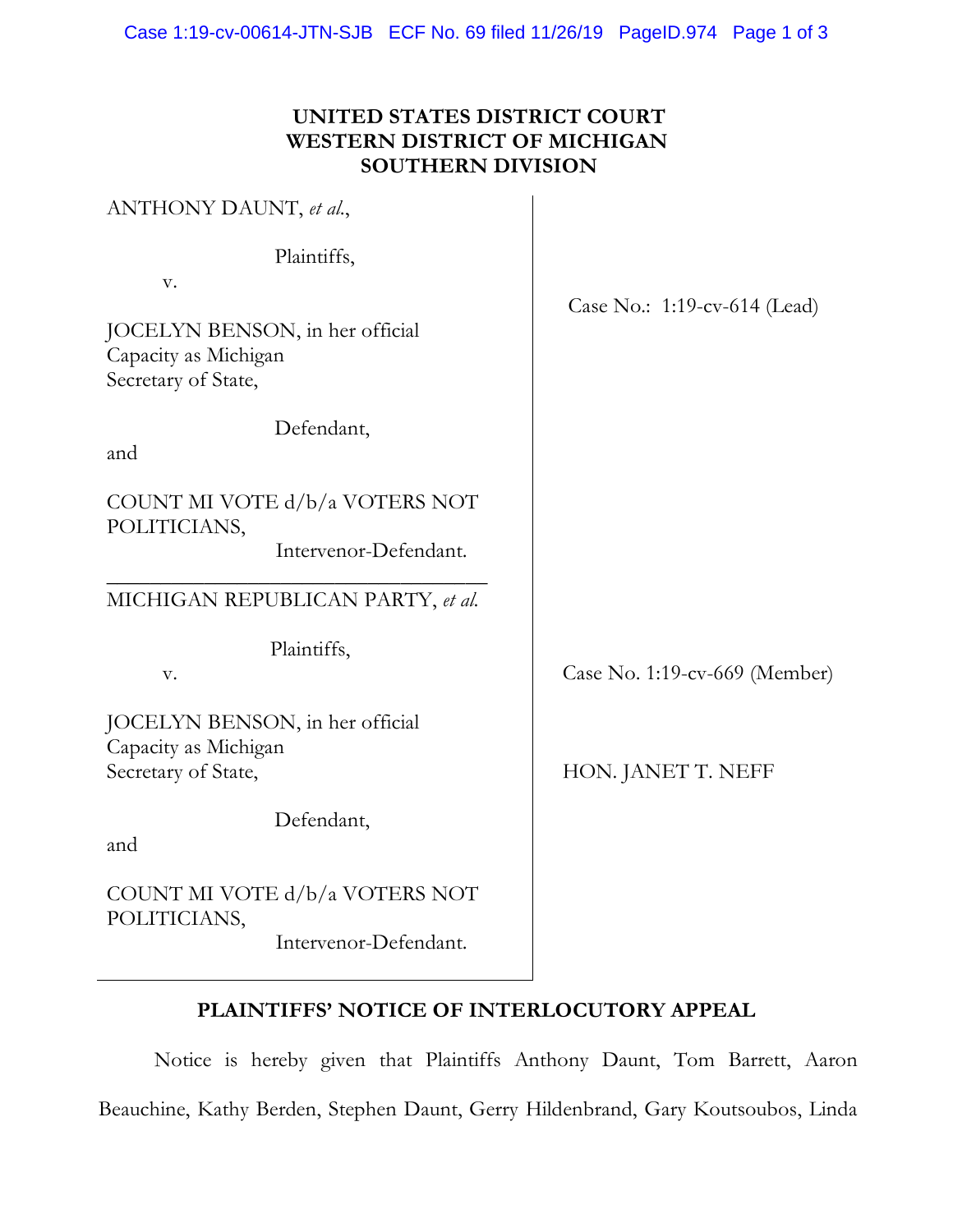Lee Tarver, Patrick Meyers, Marian Sheridan, Mary Shinkle, Norm Shinkle, Paul Sheridan, Bridget Beard, and Clint Tarver hereby appeal to the United States Court of Appeals for the Sixth Circuit from this Court's opinion (Doc. 67) and order (Doc. 68) denying Plaintiffs' Motion for Preliminary Injunction entered in this action on the 25th day of November, 2019. *See* 28 U.S.C. § 1292(a)(1).

Dated: November 26, 2019

## **Holtzman Vogel Josefiak Torchinsky PLLC**

*/s/ Jason Torchinsky* 45 North Hill Drive, S 100 Warrenton, Virginia 20106 (540) 341-8800 JTorchinsky@hvjt.law *Attorney for Plaintiffs*

## **Bursch Law PLLC**

/s/ *John J. Bursch* 9339 Cherry Valley Ave. SE, #78 Caledonia, Michigan 49316 (616) 450-4235 jbursch@burschlaw.com *Attorney for Plaintiffs*

## **DOSTER LAW OFFICES, PLLC**

*/s/ Eric E. Doster* 2145 Commons Parkway Okemos, MI 48864 (517) 977-0147 eric@ericdoster.com *Attorney for Plaintiffs*